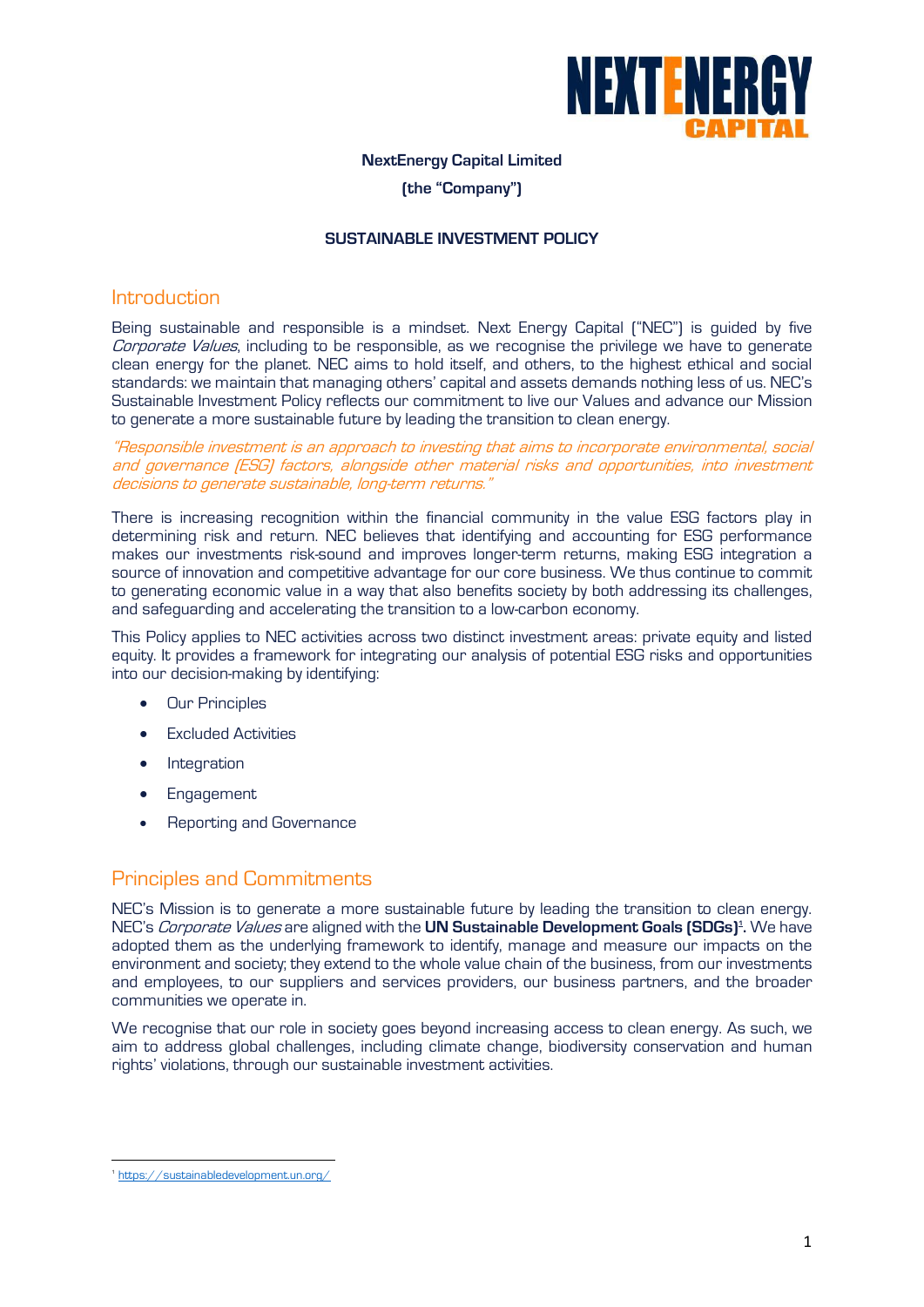

# Climate Change

Tackling Climate Change is an integral part of our Mission and our core business. Solar has emerged as one of the key technologies to support the transition away from carbon-intensive fossil fuels towards clean energy. As a Company, we specialise exclusively in solar: we are convinced this focus enables us to outperform, and outperformance accelerates the achievement of our Mission.

We acknowledge that an effective approach to climate change requires leadership, consistent commitment, and cooperation among governments, investors, portfolio companies and society more broadly. To this extent, NEC is an active member of the **Institutional Investors Group on Climate Change (IIGCC)<sup>2</sup>, and we officially adopt and support the recommendations of the Task Force on Climate-Related Financial Disclosure (TCFD)<sup>3</sup> .** NEC targets a significant reduction of CO2 emissions every year, and we are committed to disclose our climate change risks and positive impacts.

### Conservation – Biodiversity

For NEC, solar presents a key opportunity to create a web of protected biodiversity hubs throughout the world.

NEC recognises that some areas and locations have a higher biodiversity value. We also acknowledge that, although solar plants aim to reduce greenhouse gas emissions and air pollution, they depend on ecosystem services and can adversely impact biodiversity and ecosystems. Therefore, NEC has established an internal process to identify and understand the effects of our investments on local biodiversity, and to define the necessary actions to mitigate, restore and enhance conservation. Given the nature of the physical structures and activities undertaken at our solar plants, we believe our solar plants can have a significant positive impact.

### Human Rights

NEC supports fundamental human rights' principles. Our commitment to respect human rights is guided by the United Nation Declaration of Human Rights.

We recognise the Guiding Principles of Business and Human Rights<sup>4</sup> as the framework to identify and manage human rights' risks associated with our operations, our supply chain and throughout our business relationships.

# Integration and Engagement

NEC recognises the positive impact of integrating ESG principles in the investment process and the value in considering ESG metrics when identifying potential investment opportunities. Consequently, NEC has developed a comprehensive Sustainability Framework, including this Sustainable Investment Policy and other supporting procedures. We are committed to evolving our process to deliver responsible and sustainable growth for the long term.

NEC Group is a signatory of the UN Principles for Responsible Investment (UNPRI)<sup>5</sup>, an independent, international initiative that is the leading proponent of sustainable and responsible investment. As a signatory, NEC works to enhance the effectiveness by which we implement their **six Principles.**

# Excluded Activities

NEC does not knowingly invest in solar plants where there is evidence of:

• modern slavery, such as forced labour and human trafficking, or child labour;

<sup>&</sup>lt;sup>2</sup> <https://www.iigcc.org/>

<sup>3</sup> <https://www.fsb-tcfd.org/>

<sup>4</sup> [https://www.ohchr.org/Documents/Publications/GuidingPrinciplesBusinessHR\\_EN.pdf](https://www.ohchr.org/Documents/Publications/GuidingPrinciplesBusinessHR_EN.pdf)

<sup>5</sup> [https://www.unpri.org](https://www.unpri.org/)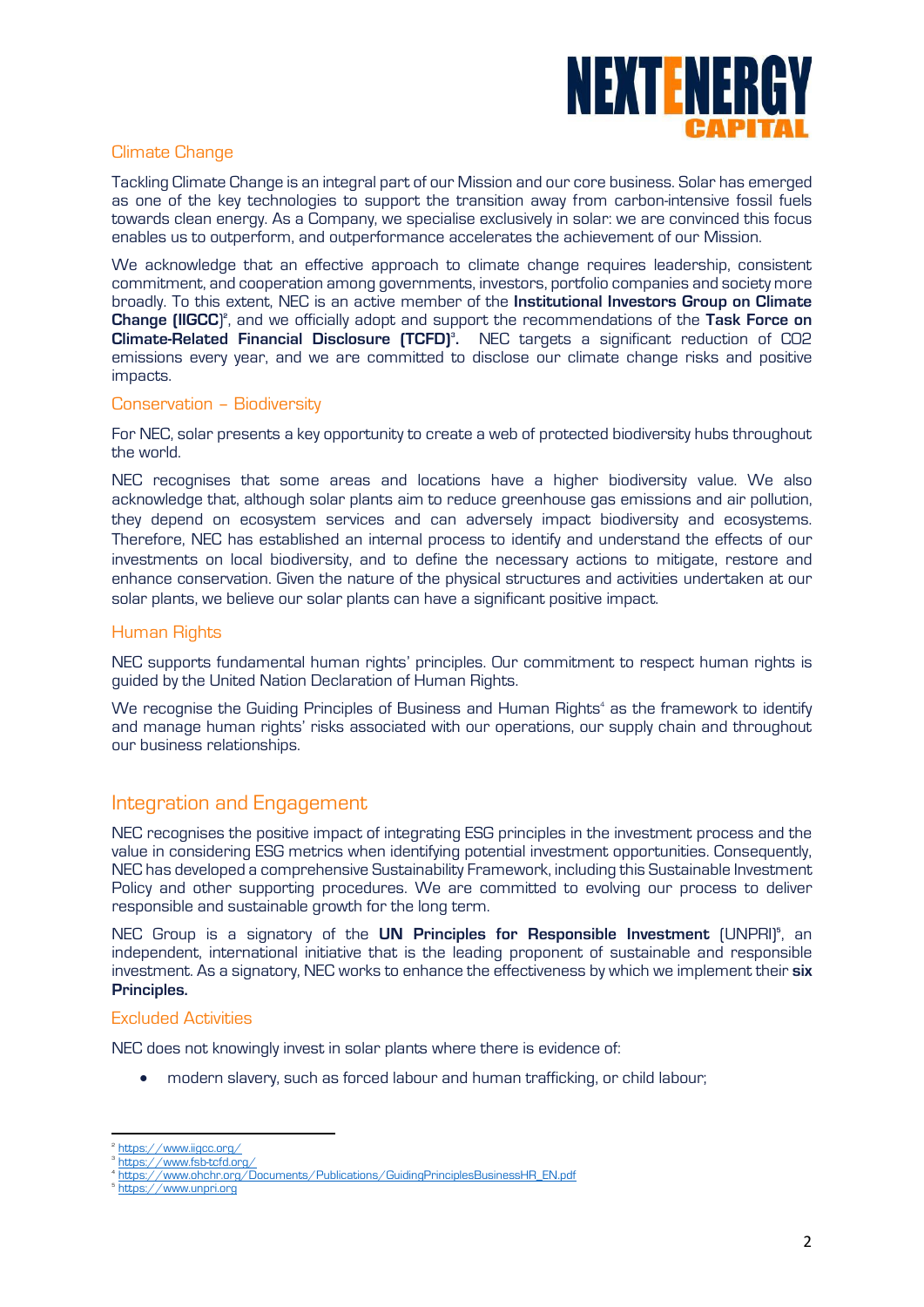

• impacts on areas with high biodiversity value, including UNESCO World Heritage Sites, unless there is prior consensus with both the government authorities and UNESCO that such operations will not adversely affect the site's Outstanding Universal Value, or habitats and species listed on the Red List of the International Union for Conservation of Nature (IUCN).

NEC will perform an enhanced review in cases where the initial screening highlights one of the following higher risks:

- risk of corruption, money laundering and bribery, based on a country macro-analysis and the track record of counterparties, whereby NEC expects that its business integrity standards are upheld;
- impact on Indigenous People<sup>6</sup> and minorities, whereby NEC expects that meaningful consultation is carried out and Free Prior and Informed Consent (FPIC)<sup>7</sup> is sought;
- land acquisition that requires involuntary resettlement, whereby NEC expects that meaningful consultation is carried out according to applicable international standards.

# Integration – Due diligence and Standards

NEC undertakes an extensive due diligence on ESG aspects to ensure compliance with this Policy. The due diligence is integrated in the broader investment process, from the initial screening stage through monitoring over the life-cycle of the investment.

The ESG due diligence scope is determined by the country/regions, by the potential risks associated with the specific counterpart and project, and by the risks inherent to the photovoltaic sector. The objective of the due diligence is to identify any red flags pre-acquisition, and to ensure that projects are in line with local ESG regulation and, where applicable, with international standards such as the Equator Principles<sup>8</sup> and the IFC Performance Standards<sup>8</sup> throughout the investment cycle. The due diligence is ongoing and applies to the different stages of the investment cycle. Where noncompliance is identified, NEC engages with its business partners and works towards effective mitigation. In addition, NEC aims to identify and account for positive impacts associated with our acquisitions, ones that align with our Values and Mission.

Typical ESG risks and opportunities considered during the due diligence and monitoring phases are articulated below.

### **Environmental**

- NEC takes in full account exposure to climate change risk, energy efficiency, water management, biodiversity impacts, land use, and waste management;
- NEC is committed to account for its contribution to reducing greenhouse gas emissions and achieving global climate mitigation targets, protecting the natural environment by enhancing biodiversity at sites.

#### **Social**

• NEC takes in full account any human rights' violations, health and safety, working conditions and community impacts. Particular attention is given to potential impacts on Indigenous People<sup>10</sup> and minorities, and we expect that our business partners engage in meaningful consultation with the goal of achieving their Free Prior Informed Consent (FPIC) <sup>11</sup>;

<sup>&</sup>lt;sup>6</sup> NEC refers to the definition of Indigenous People given in IFC Performance Standard 7

<sup>7</sup> <https://www.ohchr.org/Documents/Issues/ipeoples/freepriorandinformedconsent.pdf> 8

<https://equator-principles.com/> 9 [https://www.ifc.org/wps/wcm/connect/Topics\\_Ext\\_Content/IFC\\_External\\_Corporate\\_Site/Sustainability-At-IFC/Policies-](https://www.ifc.org/wps/wcm/connect/Topics_Ext_Content/IFC_External_Corporate_Site/Sustainability-At-IFC/Policies-Standards/Performance-Standards)[Standards/Performance-Standards](https://www.ifc.org/wps/wcm/connect/Topics_Ext_Content/IFC_External_Corporate_Site/Sustainability-At-IFC/Policies-Standards/Performance-Standards)

<sup>&</sup>lt;sup>10</sup> NEC refers to the definition of Indigenous People given in IFC Performance Standard 7

<sup>11</sup> <https://www.ohchr.org/Documents/Issues/ipeoples/freepriorandinformedconsent.pdf>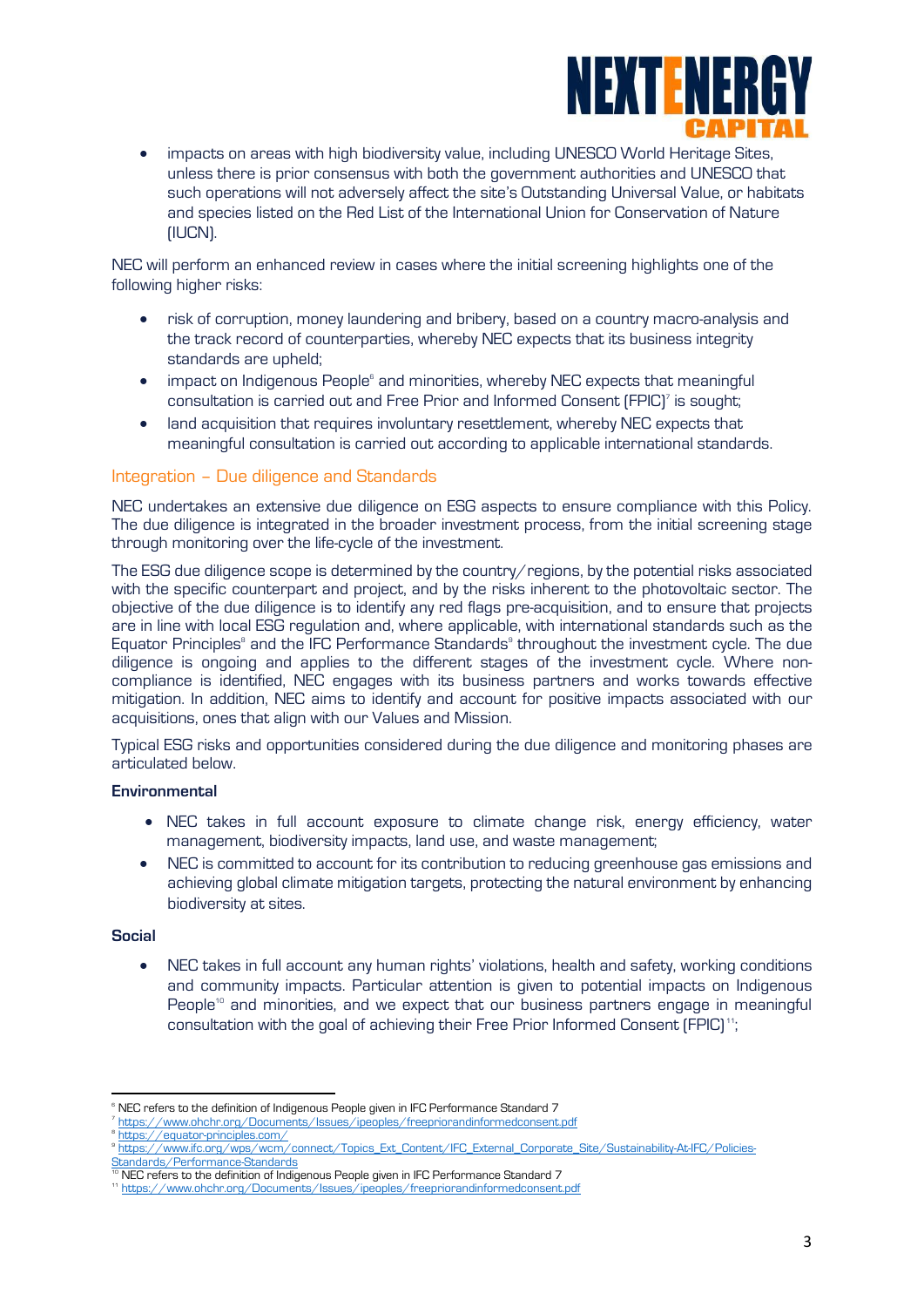

• NEC is committed to engage with local communities and stakeholders, and to measure its contribution to the development of local communities, including additional job creation globally.

#### **Governance**

- NEC is governed by the Financial Conduct Authority. As a result, our internal Compliance Manual details, amongst other things, the importance of avoiding conflicts of interest, upholding employee fiduciary duties and responsibilities, and preventing fraudulent activities. In addition, NEC's private equity funds do not intend to invest in projects developed by NEC;
- NEC takes into full account business integrity, anti-corruption and anti-money laundering legislation and rules in each jurisdiction in which we own and operate our assets;
- NEC is committed to conduct its dealings with local authorities in a transparent manner, adhering to the rule of law and procedures of each jurisdiction in which we own and operate our assets.

#### **Engagement**

Stakeholder engagement is a fundamental pillar of our Sustainability Framework and sustainable investment commitment. We believe that regularly mapping our stakeholders allows us to better understand and manage our supply chain risks.

Our engagement strategy involves our business partners, the communities in which we operate, our management teams and employees, our suppliers, industry associations and initiatives, NGOs and academia. We expect all our stakeholders to be aware of our policies, standards, and requirements, and to abide by our working standards.

We engage our staff on our *Corporate Values* and train them on our sustainability strategy, including ESG incorporation and engagement. Our objective is to constantly improve communication of our ESG activities within the organisation and to encourage change with regard to the management of ESG issues.

NEC has also launched an independent charitable foundation**, NextEnergy Foundation12**, which focuses on alleviating poverty through the promotion of renewable energy. Every employee is encouraged to volunteer their time and expertise to contribute to the success of the Foundation.

# Reporting and Governance

NEC's Advisory Board includes high profile professionals with energy, financial and environmental backgrounds. It advises the management team in implementing and upholding best governance practices.

In 2017, NEC created the role of ESG senior advisor for the Group. Mrs. Giulia Guidi was appointed to this role in August 2017 and she is now the Head of the ESG team, reporting to the CEO. She is responsible for overseeing NEC's commitment to implementing the Sustainability Framework, including this Sustainable Investment Policy, and maintaining best practices.

Responsibilities of the role also include advising the Investment Committee on the ESG risks and opportunities associated with each acquisition and taking responsibility for the Company's sustainability reporting, including a UNPRI annual report, a NEC ESG annual report and SDG impact reporting.

As regard our most recent fund, NextPower III ("NPIII"), NEC has appointed the Green Investment Group (GIG) as the independent ESG consultant to provide further transparency and reporting on NPIII activities. GIG is the world's first green investment bank: their Green Impact assessment methods have been applied to a total £12bn of green infrastructure investments. GIG will produce independent ESG reporting on NPIII, known as the Green Impact Report, which will be made available to investors. The report will include quantified, comparable data on: greenhouse gas emissions

<sup>12</sup> <https://nextenergyfoundation.org/>